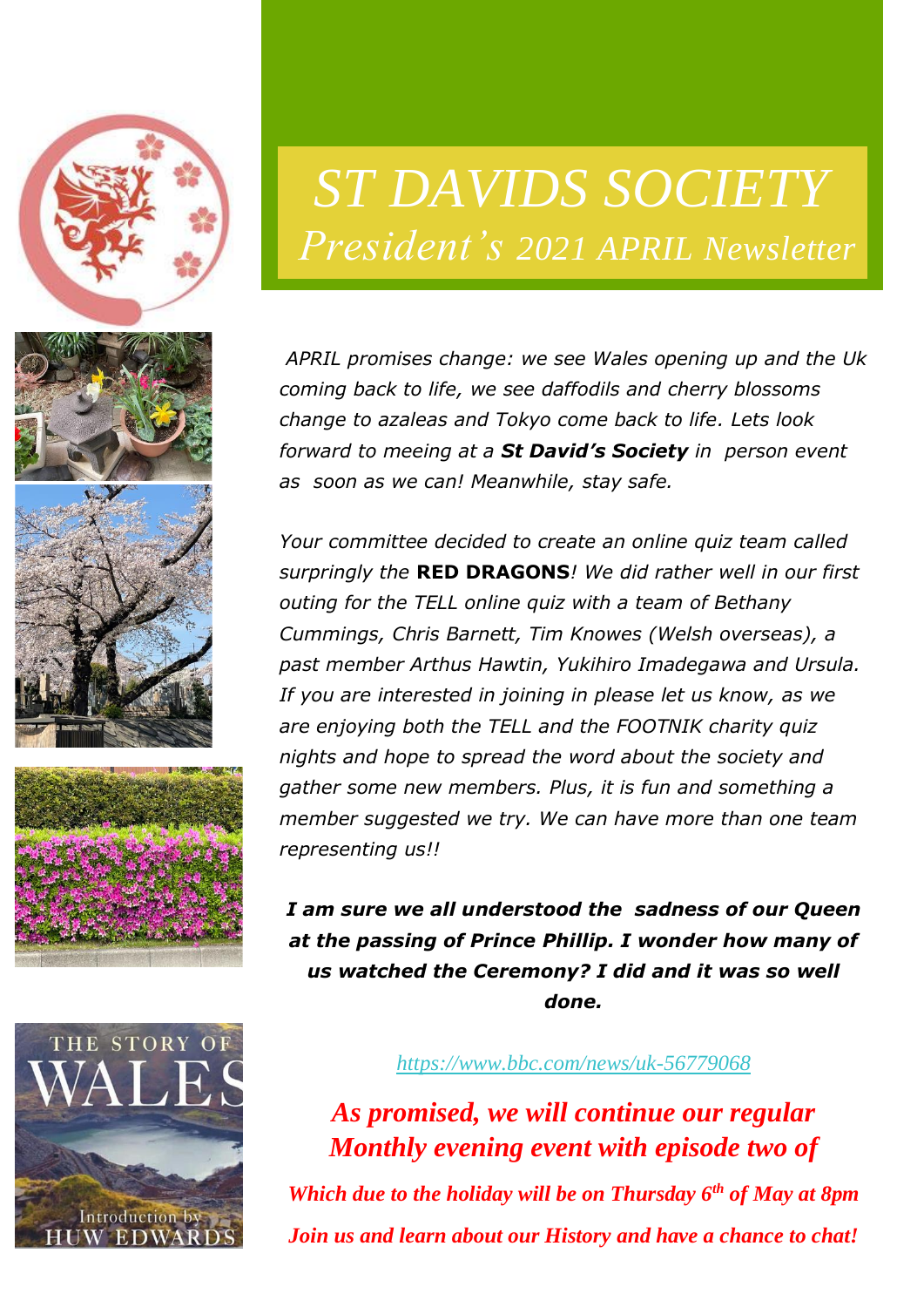### *Why not join in with this fabulous idea from our member Jane Best Cook, the President of REI (Refugees International)*

#### *Let's sign up and join the online REI Beer fest for May 16th(the beer will be delivered to your home don't worry)*

*REI and Hyappa Brews present...*

#### *THE GREAT BEER BLUFF. May 16th, 2021*

*Support refugees by joining REI and Hyappa Brews in this beer tasting event with a twist!*

*Register online using the link below and REI and Hyappa Brews will send you six delicious Hyappa Brews three of them containing a secret ingredient. Our esteemed panel of three beer connoisseurs will expertly explain the secret ingredient in each beer tasting--only one will speak the truth, the other two will be bluffs! Pit your palate and lie detection abilities against the panel to uncover the truth!*

*We will also be auctioning a "Great Hyappa Brews BruBQ," a barbecue and brewing experience at the Hyappa Brews Brewery in Gamagori!*

*Registrants can join the Great Beer Bluff either online or in-person at the Hyappa Brews Warehouse in Gamagori, Aichi on Sunday May 16th from 15.00.*

*The perfect accompaniment to the beer are pies. All participants can order meat pies, pork pies or sausage rolls online from [Swan and Lion](http://email.rei-npo.org/t/i-l-mhdyhdt-qijvtdl-y/) at 25% discount. We'll provide a coupon code when you register.*

*Proceeds from the event will make an impact on the lives of refugees. ¥5,000 can cover the field study costs for 10 students learning about community rights and environmental protection in refugee camps in Myanmar.*

*REI* と *Hyappa Brew* 提供 華麗なるビアブラフ

*May 16th, 2021. 2021 5* 月 *16* 日 当日はあわせて、 愛知県蒲郡市 *Hyappa Brews* 醸造所でのビール醸造と *BBQ* のコンボ体験 *Great Hyappa Brews BruBQ* のクーポンを勝ち取るオークションも開催します。

登録者の参加方法はオンライン参加と現地参加のふた通り。日時は *5* 月 *16* 日の午後 *3* 時か ら、会場は愛知県蒲郡市の *Hyappa Brews* 倉庫です。

ビールにぴったりなおつまみとしてパイはいかがでしょう。

参加者はオンラインで *Swan and Lion* のミートパイ、ポークパイやソーセージロールが *25%* 割引でお取り寄せいただけます。参加者にはご登録の際に割引用クーポンのコードを お知らせします。

このイベントからの収益は、避難民の生活にポジティブなインパクトをもたらします。 *¥5,000* で、地域社会の権利と環境問題について学ぶミャンマー避難民キャンプでの講座生 徒 *10* 名分の費用をまかなえます。